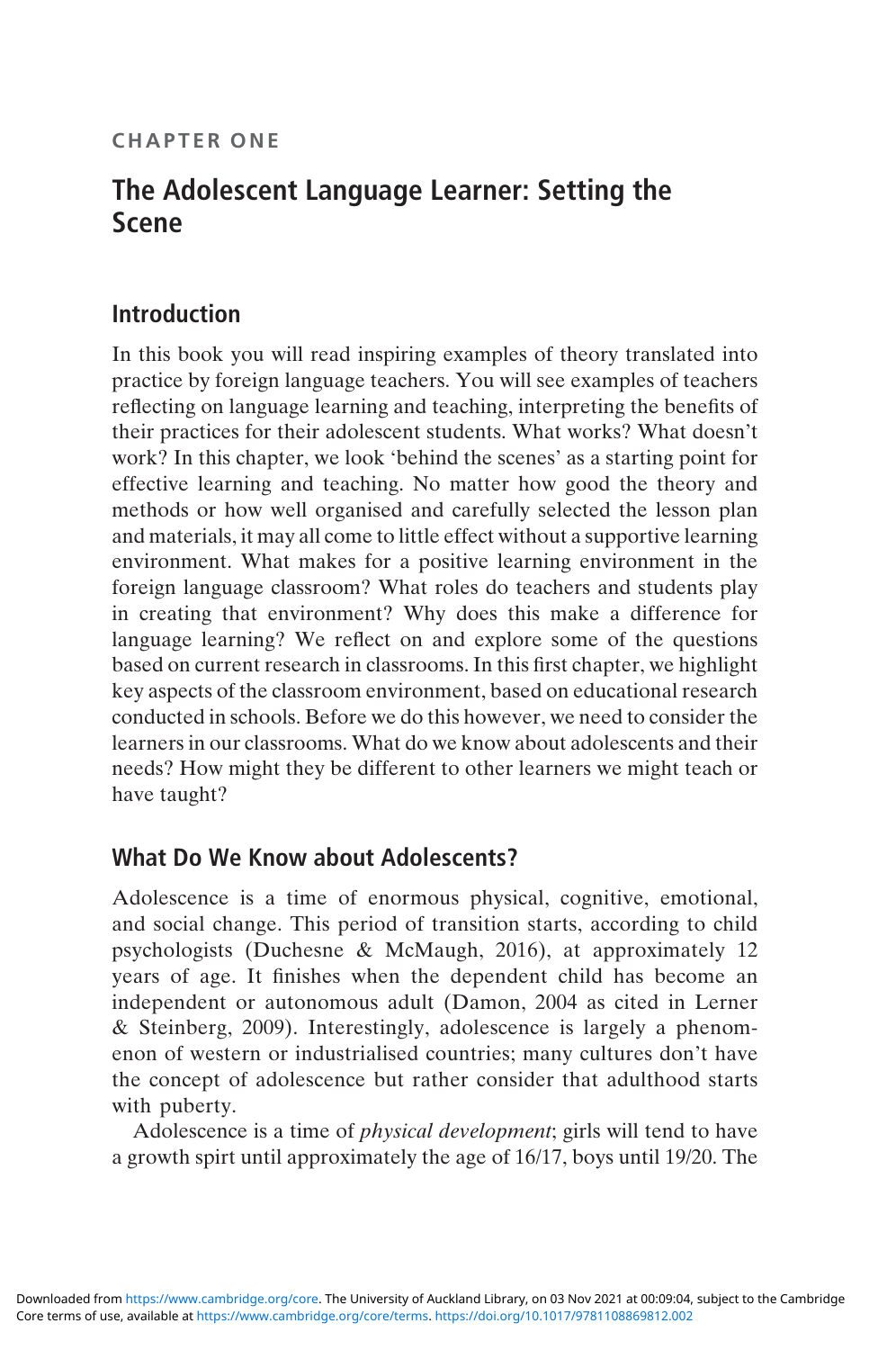physical changes that accompany puberty may cause insecurity and a lack of confidence, or even feelings of shame (Robins et al., 2002). Adolescents undergo changes that affect their sleeping patterns: the hormone melatonin that regulates the wake–sleep cycle causes them to feel tired around two or three hours later than adults (Randler & Wicke, 2014), meaning that they sleep less even though they need the same amount of sleep as younger children because of the enormous physical changes they are experiencing. For the teacher, there can be significant consequences: students may be tired, pay less attention, achieve less, and even be in a bad mood! The later that the school day starts during adolescence, the better.

Adolescence is a time of cognitive change and development. The brain is still malleable, but it is a time where synaptic connections are strengthened and unused synaptic connections are eliminated. Because cognitive functions may be lost or diminished if not used, the cognitive stimulation of the adolescent is important. The pre-frontal cortex is a part of the brain that undergoes significant development during this period. It is responsible for functions like attention, setting priorities, repressing impulses, and making plans, and its development is not complete until around adulthood. Because of this, teenagers can have difficulty with goaloriented acting and thinking (Crone, 2011). Duchesne and McMaugh (2016) hypothesise that the slow development of this cortex makes the adolescent prone to risky or impulsive behaviour. Another part of the brain that grows dramatically during adolescence is the amygdala, a region that is responsible for regulating anger and fear. Because development in this cortex is not complete, the adolescent is less able to process and control emotion.

Developmental psychologists (Elkind, 1967) identify, as typical of the period of adolescence, the 'imaginary audience phenomenon'. Young people can assume that their behaviour and appearance is the focus of those around them, with the result that they feel like they are living life on a stage. Of course, this means that the adolescent can feel acute embarrassment when they make mistakes. This may account for the fact that adolescents often experience anxiety speaking in front of others. Their desire to avoid speaking increases with age, peaking at around 15–17, and with the formality of the situation, for example, in front of the whole class (Sumter, Bokhorst, & Westemberg, 2009).

Despite the many changes that the adolescent is experiencing, adolescence is an ideal period for language learning. As we have already seen, the adolescent brain is particularly plastic or malleable. Adolescents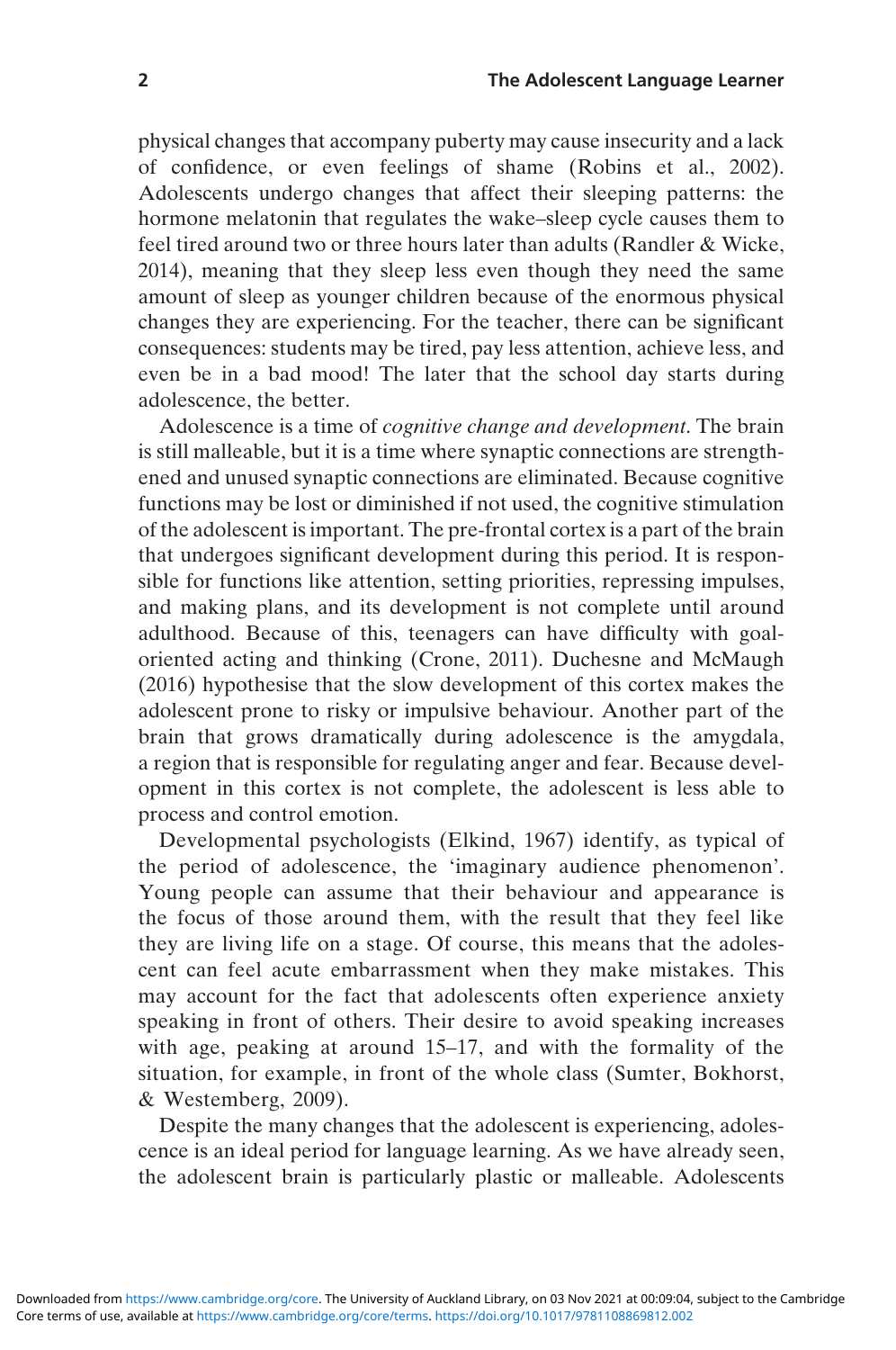develop the ability to think abstractly and have increased metalinguistic awareness. This means that they can reflect on and talk about language. They can go beyond literal understandings of language and both use and understand figurative speech, sarcasm, and multiple meanings (McDevitt & Ormrod, 2013). They are better able to make comparisons between their first language and their second or additional languages. Another reason why adolescents make good language learners is that their memory skills improve (Duchesne & McMaugh, 2016). They are also better able to multi-task, shifting attention from one task to another.

Adolescence is a time of social development and change. Teenagers are both the children they were and the adults they will become (Lemke, 2003) and it is during adolescence that they experiment with and establish their identity. Adolescents are often exploring and asserting new expressions of self, in terms of, for example, their music preferences or commitment to sport and other social activities (Legutke, 2012). At the same time, they are likely to reject rules and values that they may perceive others have determined for them. This is associated with detachment from family and the increasing importance of friendship and peers. Peers

become more significant than parents (Cook, Deng, Morgano, 2007; Wentzel, Barry, & Caldwell, 2004) as adolescents look for emotional stability outside of the family. Belonging to a peer group gives the adolescent more confidence and a greater sense of security. This may



account for the fact that they are more willing to take risks, a fact we have mentioned earlier (Gardner & Steinberg, 2005).

Legutke (2012) claims that the emotional turmoil of the teen years is played out in secondary school. What do we know then about adolescents in the classroom? Firstly, and not surprisingly, teachers lose the dominance they once had and are no longer central figures in the life of a teenager. Adolescents expect teachers to be respectful and friendly, but do not necessarily seek more from this relationship. Teachers need to have the professional knowledge that accompanies the subject that they teach, and they need to establish a good learning environment. Adolescents expect teachers to integrate their needs and interests into classroom activities and tasks (Kurth-Buchholz, 2011). We will discuss this further in Chapter 2. There is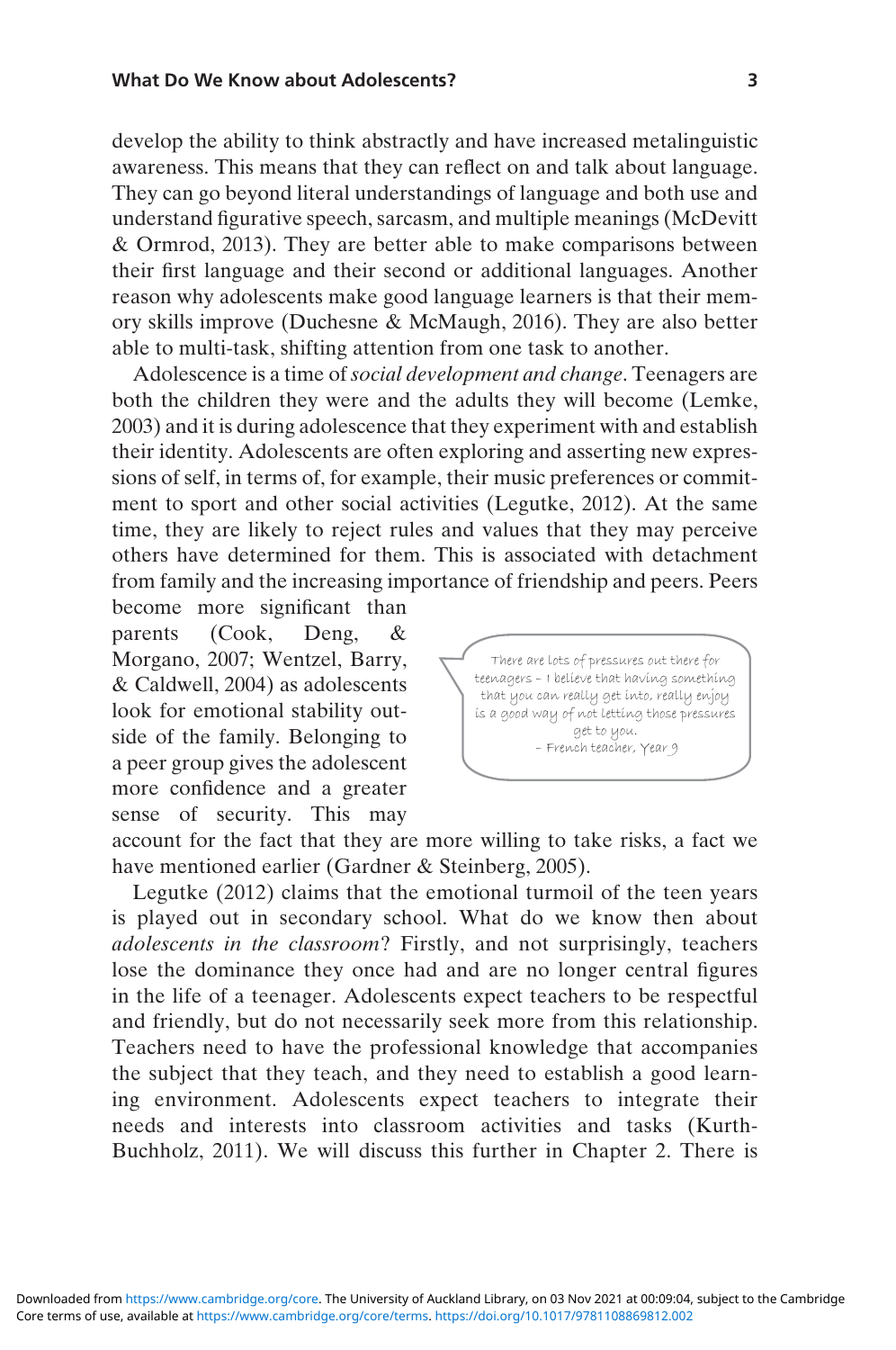a distinct preference for co-operative learning and the 'teacher-upthe-front' style can be considered boring.

### What Makes the Biggest Difference to Success in Classrooms?

John Hattie and his team of researchers combined the results of literally thousands of studies from a wide variety of classrooms and subject areas. He did this to provide sufficient statisti-

cal power to identify which factors of the many actually make the biggest difference for learning. Hattie's (2009, 2012) findings were based on 800 'metaanalyses', using information from 50,000 research papers. His team of



researchers explored what most contributes to success for students in primary, secondary, and tertiary contexts through meta-analyses on five topics: school, home, curricula, teaching, and students.

One of the findings was that the classroom environment itself makes a difference to success. However, it was not the physical aspects of the environment that made this difference. Class size, furniture layout, or the latest technology were not the factors that surfaced as important, but the relational factors. The combined studies found that it is the people inside the class and the kind of relationships they build with one another that are most vital to a positive learning environment.

What do these classes look like? Based on Hattie (2012), Figure 1.1 identifies ten of the key features of successful classrooms.

> Of these ten, which elements do you recognise in your own experience in classrooms (as a student, teacher, or observer)? Why would these make such a difference?

### What Makes for a Positive Language Learning Environment?

As seen in Figure 1.1, researchers have identified many variables that contribute to effective learning. We focus here on four that are commonly discussed in research conducted in high school classrooms (see Figure 1.2). Each is characteristic of successful learning environments. You will notice that these four variables are all people-oriented and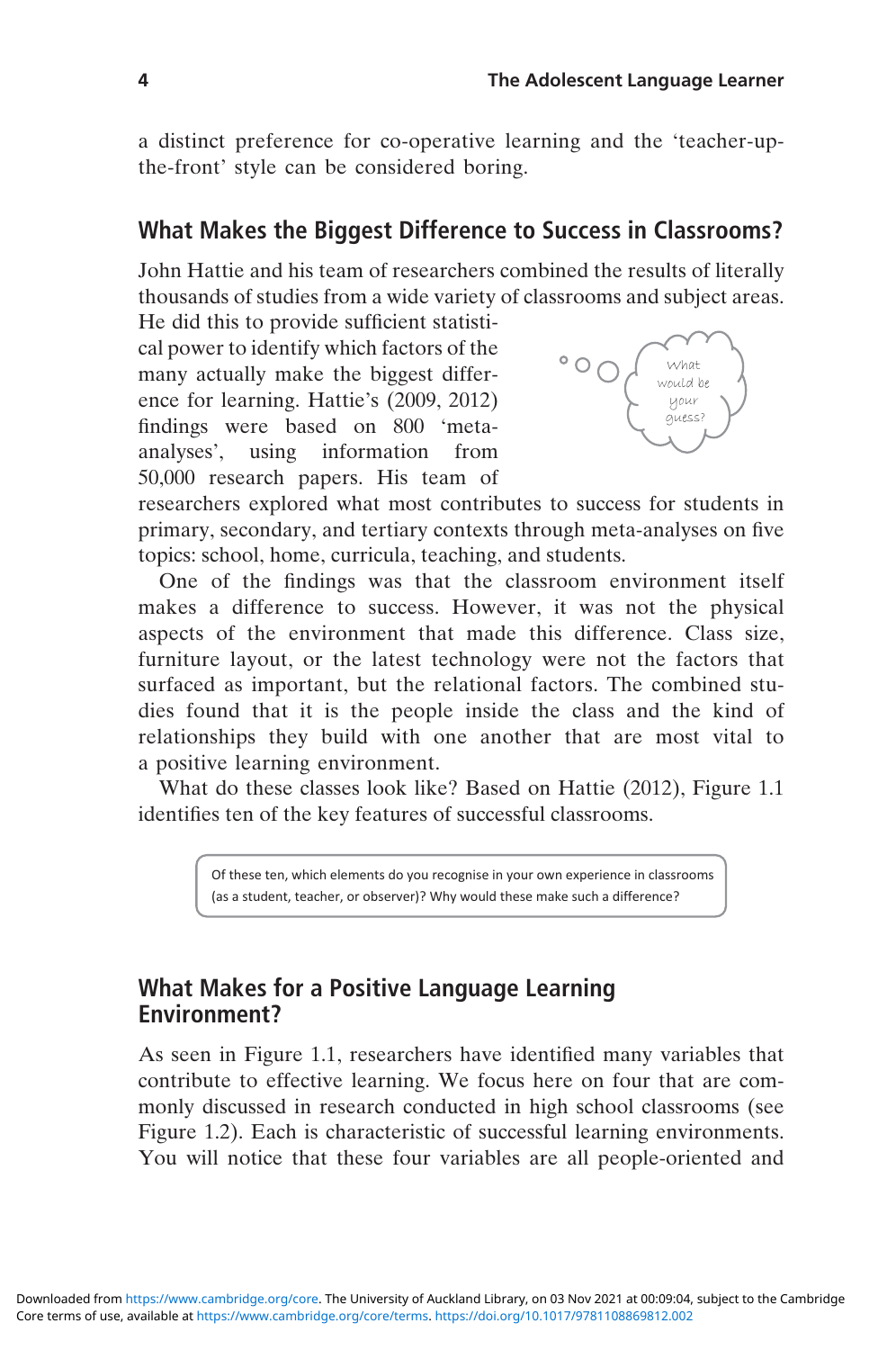

Figure 1.1 Ten indicators of a positive learning environment (based on Hattie, 2012)

predominantly to do with classroom relations: teacher–student relations and peer relations, supportive collaboration, peer feedback, and willingness to take risks (Dörnyei & Malderez, 1997; Hattie, 2012; Philp, 2016; Sato & Ballinger, 2012).

#### Positive Class Relationships

Underlying the potential benefits of all that teachers do in language classrooms is the social environment of the class itself. How do relationships between class participants – teachers, assistants, and students – actually relate to learning? Research suggests that teacher–student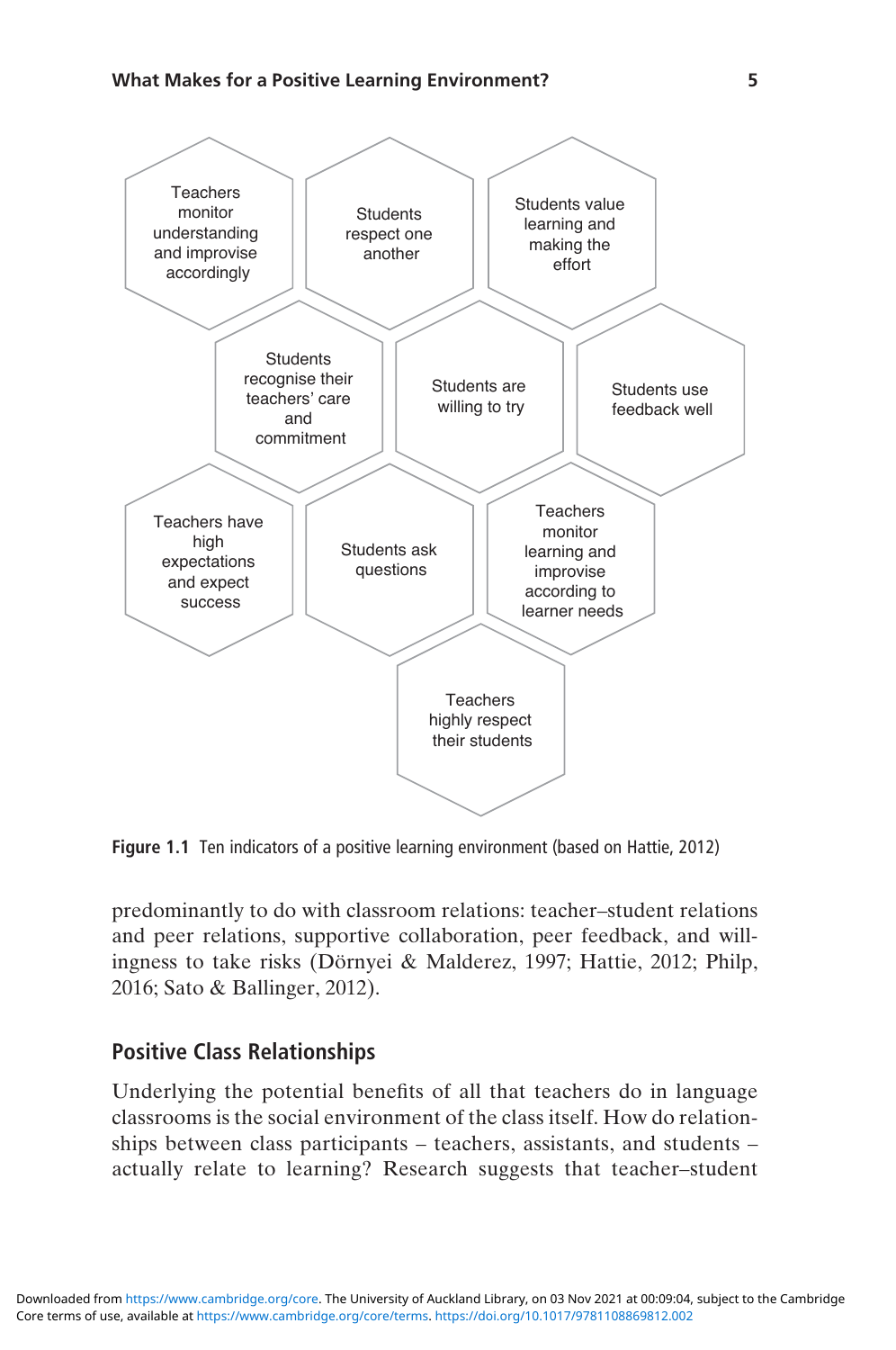

Figure 1.2 Characteristics of a successful learning environment (based on Philp and Kos, 2017; commissioned by Cambridge University Press)

relations (Dörnyei & Malderez, 1997; Hattie, 2012; Philp, 2016), and peer relations in class (Sato & Ballinger, 2012; Philp, 2016) both play a crucial role in the effectiveness of learning activities, just as teacher– whole class interaction and peer interaction support learning in complementary ways (Batstone & Philp, 2013).

When students recognise that their teacher knows them, respects them, and cares about them, positive relations between teacher and students are more likely, and a benefit is that students are likely to reciprocate in kind, leading to a positive environment (Dörnyei & Malderez, 1997; Hattie, 2012). When the teacher encourages an environment of inclusiveness and respect, students are more willing to take risks and to work with one another in ways that foster collaborative learning (Philp, 2016). Relations between class members play a crucial role in the effectiveness of learning activities. Teachers can explicitly train students how to work together in ways that encourage peer support, feedback, and collaboration (see Dawes, 2004; Philp, 2016; Sato & Ballinger, 2012).

> [there needs to be] time for people to build their social relationships, have every class be 'get-to-know somebody', 'get to know something', be able to share with them. People [need to] get to know each other, trust each other, or manage relationships in the second language. – Paul, researcher and Spanish teacher trainer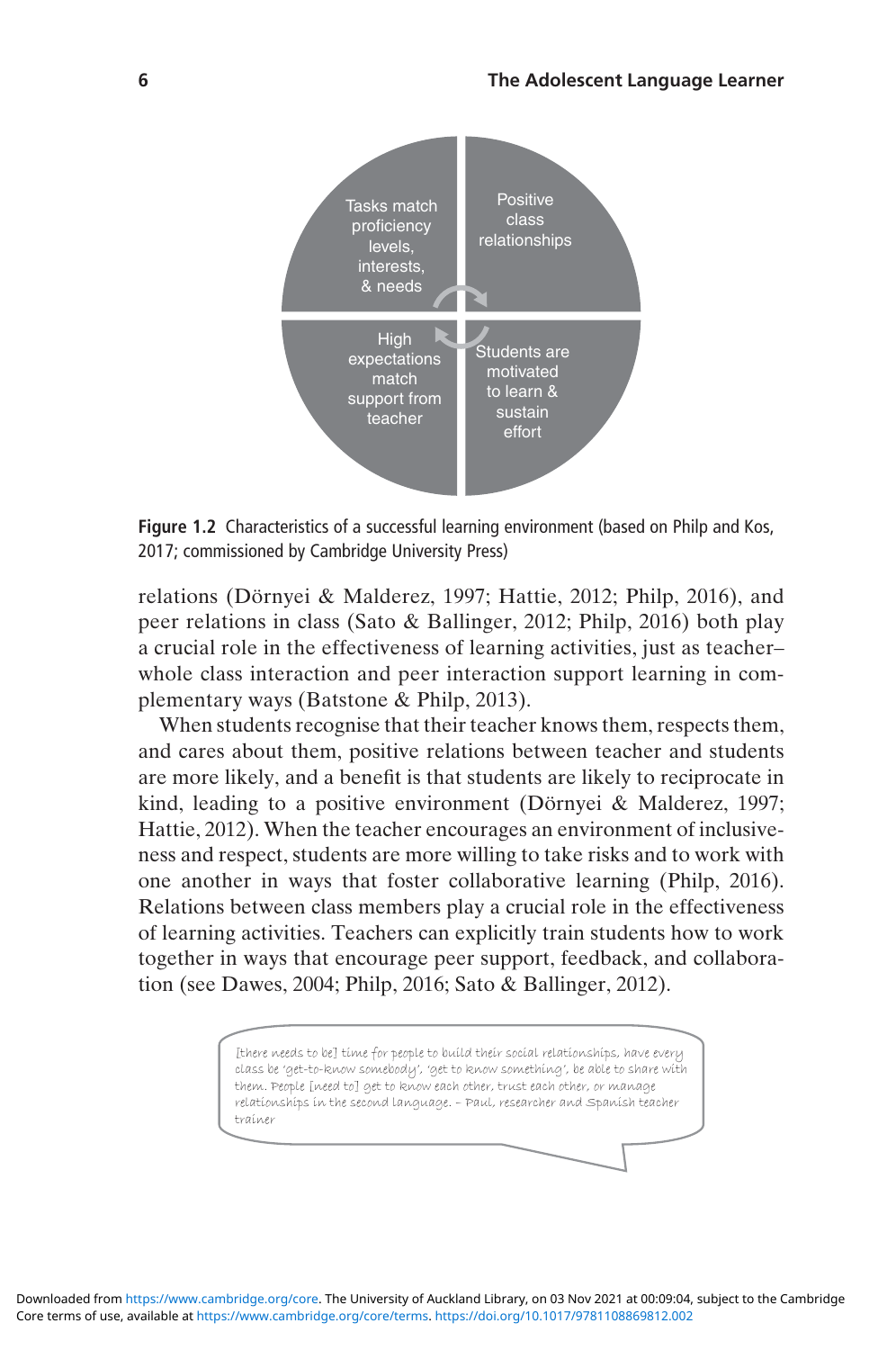Paul, a Spanish teacher-trainer and researcher, highlights the importance of paying attention to 'the social stuff'. When Paul shares his teaching strategies for group work,

he emphasises taking time to build classroom relations and trust between class members. Paul also emphasises the importance of monitoring group work (see also Philp, Adams, & Iwashita, 2013; Dörnyei & Malderez, 1997).



#### High Teacher Expectations and Support

Teachers' expectations can foster or inhibit students' goals and willingness to succeed (Rubie-Davies, 2007, 2014). In research in schools in New Zealand and in England, Rubie-Davies and colleagues compared teachers' expectations and student outcomes in a wide range of classrooms.

They found that high teacher expectations can motivate students to try harder or to take on a challenging task a little beyond their comfort zone, buoyed up by their trust in the teacher who believes them capable. You will see examples of this in later chapters.

Conversely, low teacher expectations are more likely to be associated with low performance goals and a lack of motivation to reach higher goals. The researchers found that teachers with high expectations of their class gave students greater autonomy: learners were

#### What Do High Expectations Look Like?

- Students are given autonomy
- Challenging work links to student interests
- Teacher support matches the needs of students to achieve their goals
- Students engage in tasks requiring higher order thinking

(Rubie-Davies 2007, 2014)

given choices in how they learnt. This included challenging work that took account of their own interests. Student autonomy didn't mean they were just left to their own devices, however. Teachers provided support contingent with the needs of the students, enabling them to reach their goals. This is quite different to the practices and beliefs of teachers with low expectations. In

these classes, although the students were similar in ability level to their peers in the 'high expectation teacher' classes, their teachers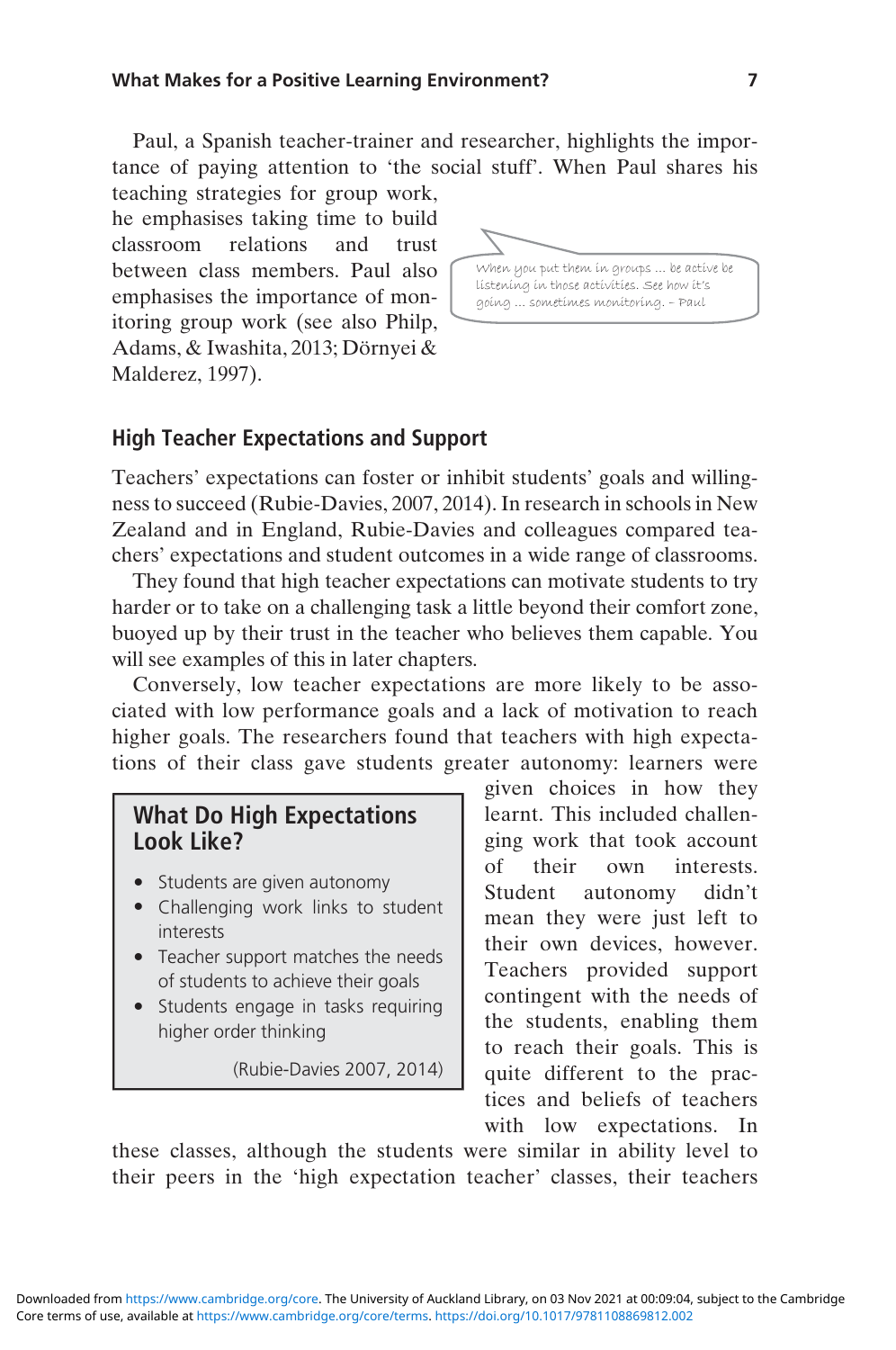did not feel the class capable of higher-order thinking skills such as creative or critical thinking, evaluating or synthesising ideas. They saw their students as low in ability and motivation. Perhaps not surprisingly, in classrooms in which teachers had low expectations of their students, gains were less, both academically and in terms of social and emotional development (Rubie-Davies, 2015).

#### Motivation to Learn and Sustain Effort in a Task

We noted above the importance of teacher expectations in a class. Related to this is the affective quality of the relationship between teacher and students. Researchers in educational psychology identify the quality of the relationship between student and teacher, teacher and class, as very important: it may contribute to or impede students' willingness to engage in class, and it may help sustain their efforts when work becomes challenging (Ushioda, 2009; Dörnyei & Malderez, 1997).

In a high school English class, students were enthusiastically positive about their English teacher. Students appreciated the way the teacher treated them, feeling that they were considered as individuals with interests and opinions of their own.

> She's not a typical teacher where she's just like 'ok now read this and then write this down' and then you have to learn it and that's it. I think she just talks to us and when she questions us she's like she's talking to us; she's not just asking us facts which we can forget later. – Nita, English class.

Motivation has often been seen as something that 'causes' language learning. However, research investigating motivation in language learning has stressed the importance of the learning experience being appropriately challenging and interesting. That is, it is engaging. This allows learners to experience success and encourages them to keep going. In other words, there is a cyclical effect. Positive language learning experiences can themselves be motivating. In this way, teachers can promote intrinsic motivation in their students (Crookes & Schmidt, 1991). That is, rather than completing a task because they have to, ideally, students with intrinsic motivation engage in an activity 'because it is enjoyable and satisfying' to do so (Noels et al., 2000, p. 61). We will discuss motivation in greater detail in Chapter 2; however, in the next section we look at two factors: the importance of (1) formulating clear goals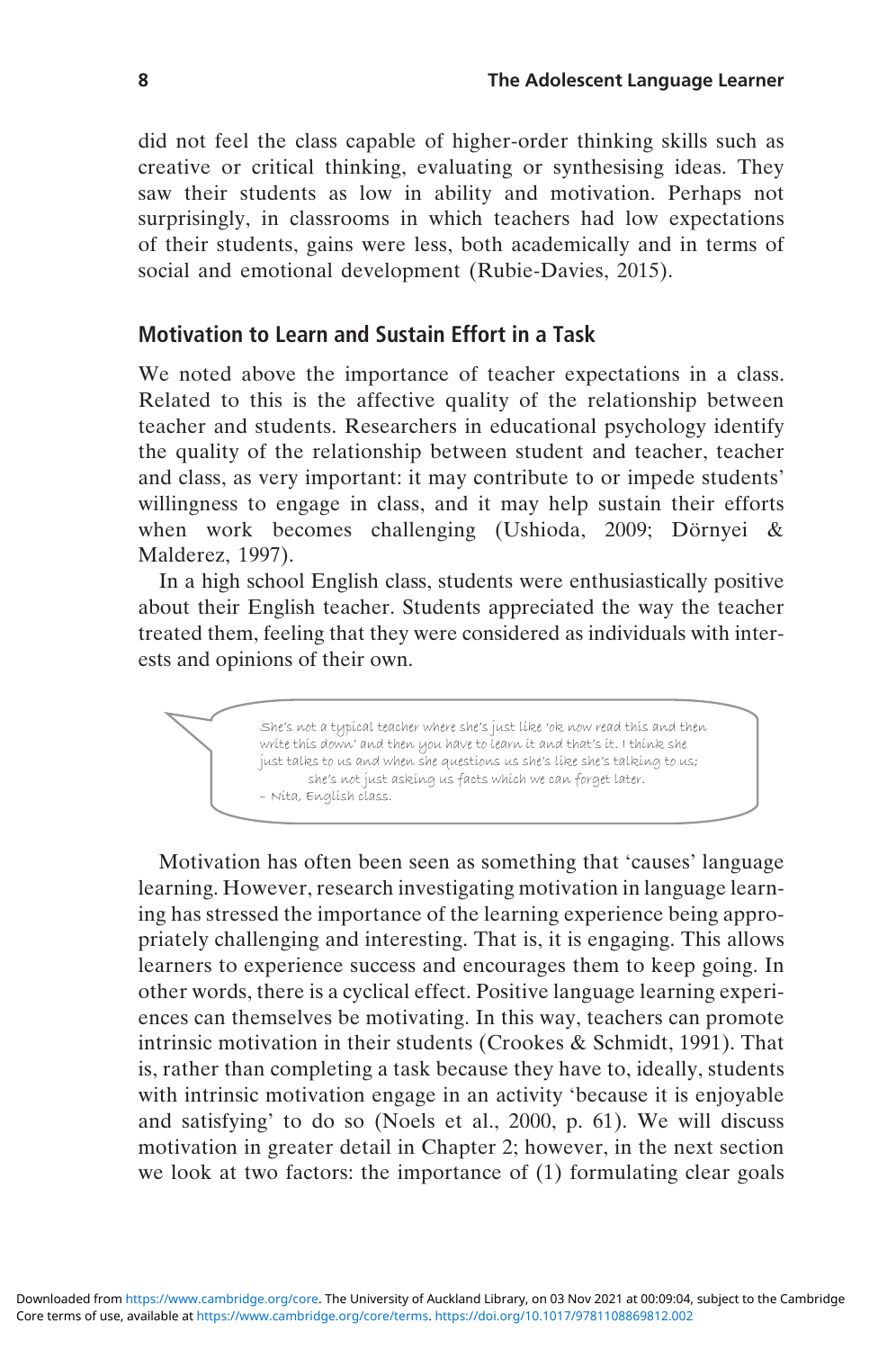that match students' ability level and provide appropriate challenge, and (2) having the curriculum and materials match the interests of students (Dörnyei, 2001; Tomlinson, 2014).

#### Learning Activities that Match Students' Interests and Needs

As with other subjects, it is typical in language classrooms to see a wide range of ability levels, varying needs, and proficiency levels. Adolescents can differ greatly in their experience of languages. Teachers can cater to different levels by varying groupings according to proficiency. For example, where the goal is the same, the material provided to each group can be differentiated in ways that supply more or less information and/or provide the information in different modes: written, oral, aural, visual, or multi-modal. (We discuss the use of digital media in the classroom in Chapter 7.) Alternatively, mixed ability groupings may be based on shared interests; for example, each group can be given the autonomy to choose their own topic (Philp & Duchesne, 2016; Tomlinson et al., 2003).

It is also important that students have the opportunity to work at tasks or activities that are aligned with their own interests. As discussed in the previous section, it is believed that the effort that students are prepared to put in to learning a language is related to the enjoyment that they experience in doing so. We will return again to this issue in Chapter 2 and discuss it in greater detail, along with the notion of learner engagement.

In a senior high school 'English as a foreign language class', the students spoke proudly of their ability to use 'only English', and gave

high praise of their teacher, Anna, for making lessons interesting (and grammar classes more bearable). Indeed, in this class, activities varied from candid conversations about love at first sight (prior to reading



Romeo and Juliet), to team relays around the room to collect facts on Shakespeare, to a TV-style quiz on grammar.

#### A Social Environment: Teacher–Student and Peer Relations

We have considered four key characteristics of a successful learning environment. In this next section, we are going to focus in greater detail on one of these: classroom relationships, and on the role that they play in enabling a social environment that is conducive to learning.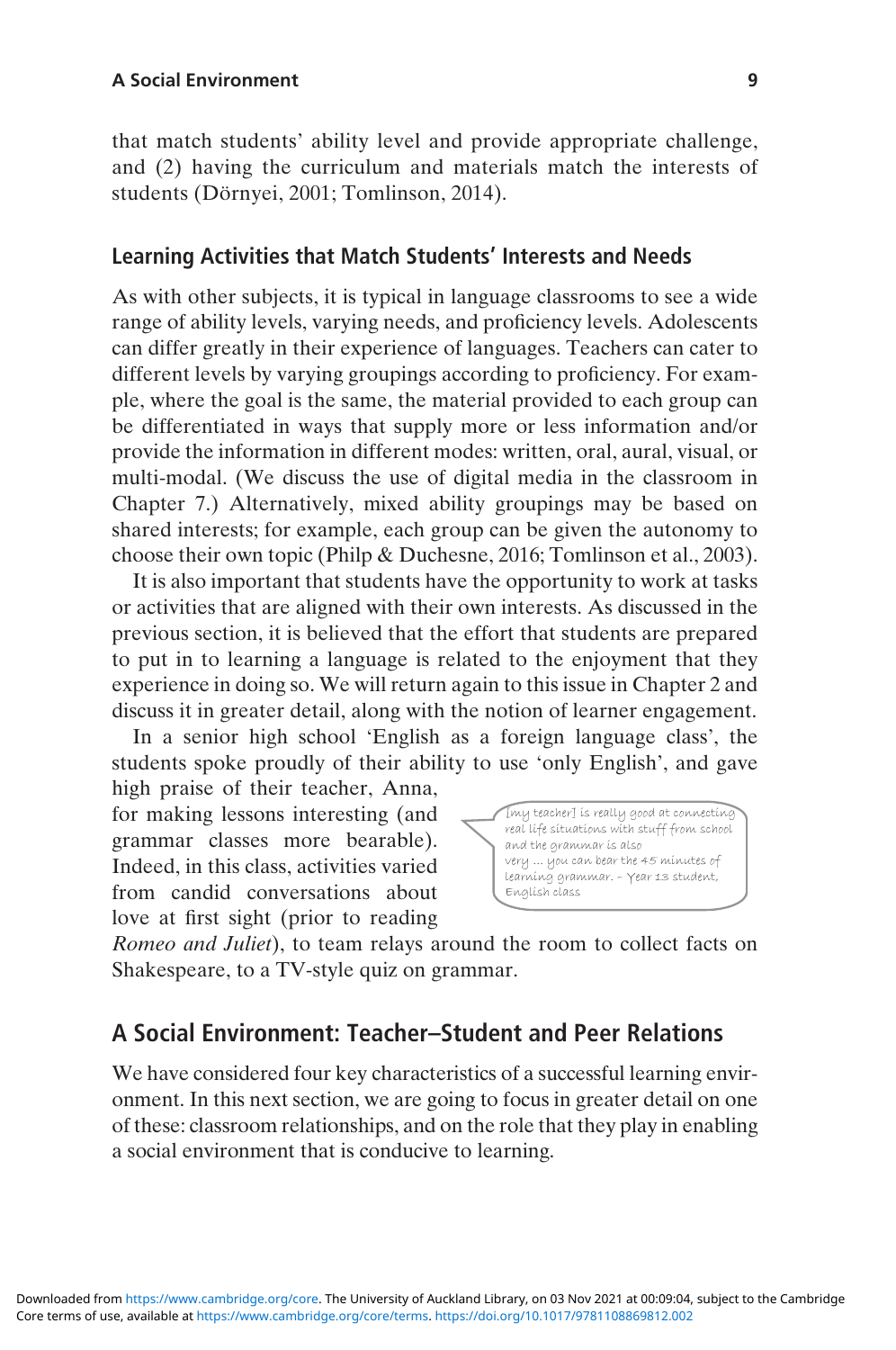We will examine, in particular, what research has to say about the following:

- the role of the teacher,
- the importance of peers,
- why for adolescents class relationships are so important, and
- group dynamics.

#### Classroom Roles and Positioning



Teacher–student relations play a different role to peer relations (Batstone & Philp, 2013; Philp, 2016), one that is often complementary in nature. This is because of the relative difference between adults and adolescents, more pronounced still for younger learners (Hartup, 1989). In contrast to their peers, who are relatively equal in footing, a teacher's positioning and authority in class typically reflects their greater maturity, superior knowledge, and valued experience (including expertise in the target language) (Laursen & Hartup, 2002). For this reason, the context of teacher–whole class interaction plays a different role to pair and group work among peers (Philp et al., 2013). Teachers provide a context in which students can benefit from their greater expertise. They can scaffold language comprehension and production in ways that fit the specific learning needs of each student (Gibbons, 2007; van de Pol, Volman, & Beishuizen, 2010). As we will see in later chapters, feedback tailored to students' needs (for example, modelling language use, giving explicit explanation, or identifying key features), enables students to gradually become more independent in their language use (see Chapters 4 and 5). Underlying this provision and use of contingent support are three essential related 'ingredients':

- (a) mutual respect between teacher and student;
- (b) the teacher's knowledge of the student their interests, their strengths, learning preferences, and academic needs;
- (c) the student's recognition and trust of the teacher's expertise.

Of course, the relative positioning of teachers versus students is often more complex. In some foreign language contexts, 'heritage' learners, that is, students who have connections to the target language through family members or early experience in the home, are more advanced in some skills than the teacher. For example, they may have native-like pronunciation, higher receptive aural ability than their teacher, but be less knowledgeable in literacy, for example. Nevertheless, the teacher, as an adult, holds a different position to the student.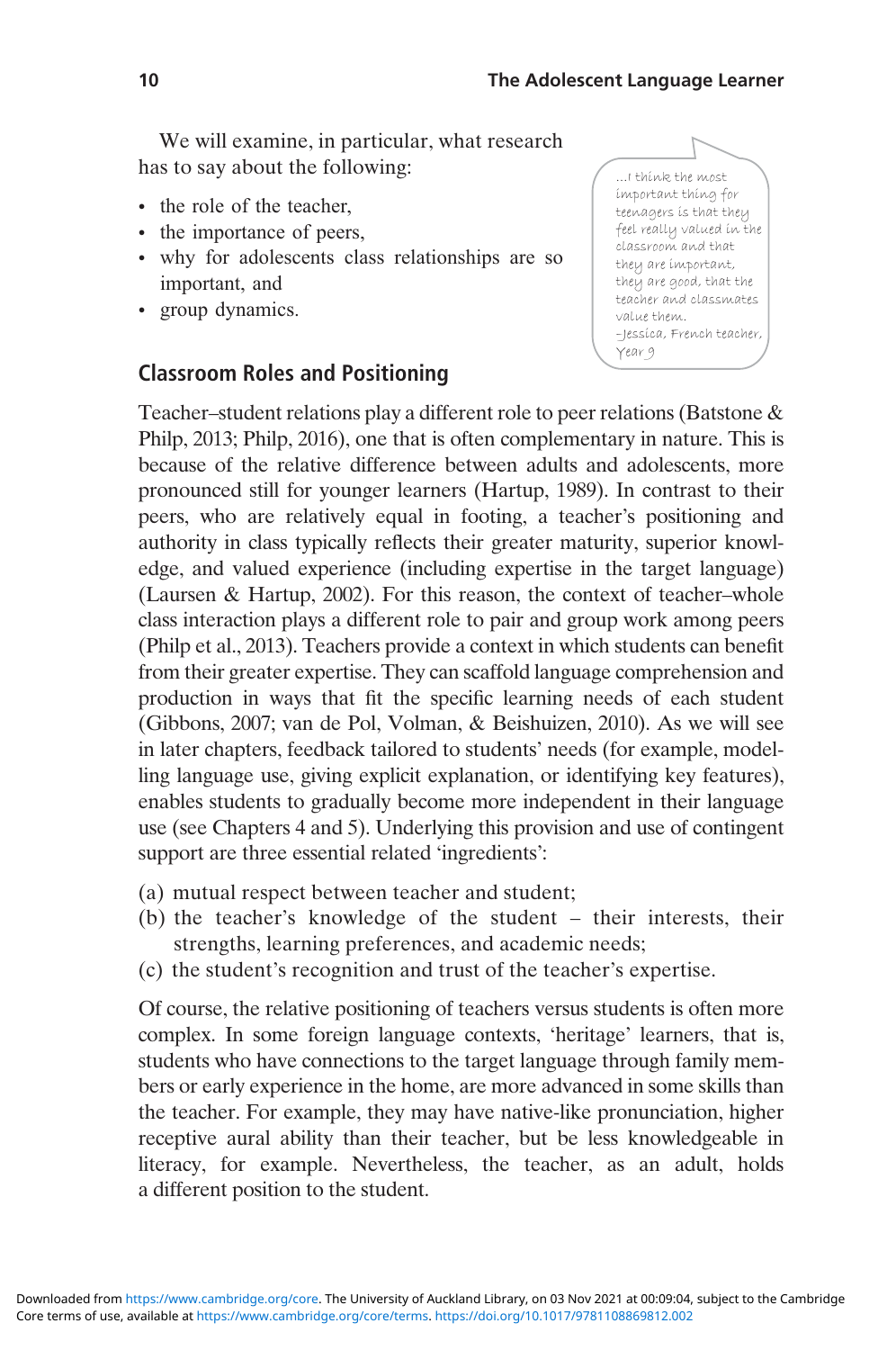Classroom relations reflect participants' (teachers or students) perceptions of one another. The term 'comity' describes the ways in which people establish and maintain friendly relations (Aston, 1993). How classmates treat each other in their interactions, whether they provide support (e.g. sympathy or concern), or feel solidarity with their classmates, all contribute comity. Through shared experiences, good or bad, whether caught out as trouble-makers, excelling at a particular sport, enjoying the same computer games, or struggling in class, adolescents in particular seek comity with those they identify with. In a study of a North American high school programme, Martin-Beltrán et al. (2016) looked at how learners of English and Spanish developed comity through peer interaction.

### The Importance of Social Discourse through Peer Interaction

In this study in the USA, twenty-four high school students learnt English or Spanish from each other (rather than in separate classrooms).

#### How?

Students worked together over fifteen weekly lunch break sessions and four monthly two-hour sessions. Each group had an English speaker, a Spanish speaker, a bilingual expert, and a teacher facilitator as they worked on

- 1 a collaborative community building activity;
- 2 a literacy activity; and finally
- 3 a bilingual multimodal activity.

The students provided peer support, showing sympathy and appreciation. They also encouraged each other to talk and participate, and acknowledged one another's expertise. Comments could be positive: 'Good try!'; appreciative: 'Thanks for your help'; or involve sharing struggles: 'my English was so bad'. The researchers found that students who were involved in positive social talk were more likely to try out new language or make mistakes, providing further opportunities for learning.

While this programme in the USA involved students who were each learning a second language that was spoken in the community (rather than a foreign language not commonly used in the community), it was new to them both. This example serves to highlight the ways in which students with low proficiency in the target language were able to use it with their peers to talk together socially. The relationships they developed through working together supported their willingness to try to communicate regardless of errors, because of the trust and solidarity gained by their common experience in language learning.

(Martin-Beltrán et al., 2016)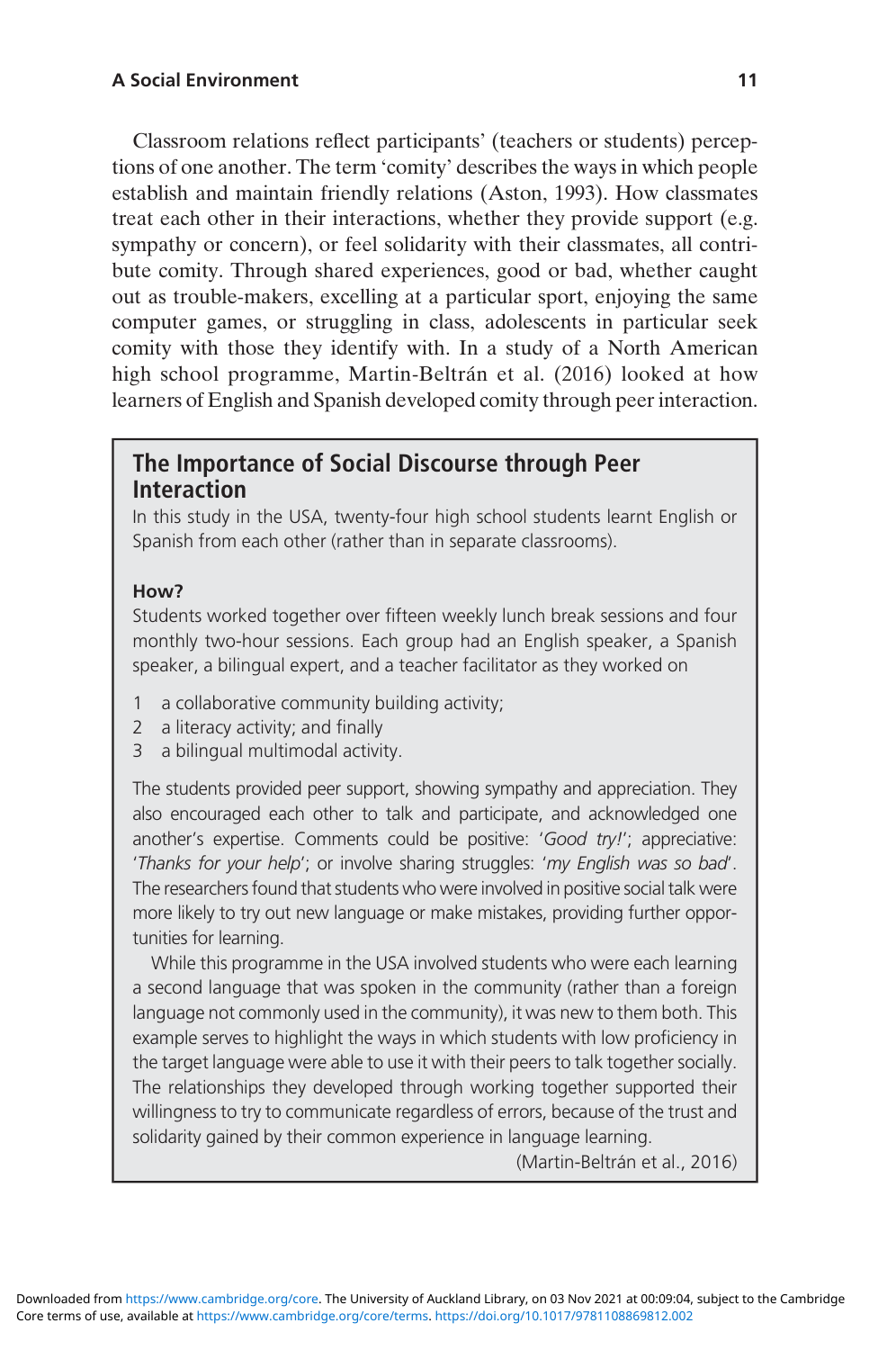The relationships they developed and the trust and support they experienced from working together led to opportunities for language learning.

#### Why Are Classroom Relations So Important?

Work by educational psychologists such as O'Donnell (2006) and Hartup (2009) concerning peer interaction among younger students highlights the ways in which classroom relations can impact students' sense of selfesteem and self-efficacy, and their willingness to participate in class. This

is, as we have seen, particularly true for middle- and high-school students as adolescence is typically the maturational period during which students tend to spend more time with their peers and less time with adults within the family. It is also the time when peers may have the most influence (Laursen, 2010). Specific to language learning, researchers in second language acquisition have increasingly recognised the importance of social factors in classrooms that may support or inhibit successful



learning (e.g. Breen, 2001; Firth & Wagner, 1997, 2007; van Lier, 2000).

For example, research in adult foreign language classrooms highlights the role peer relations play in fostering useful interaction. Trust in one's peers may affect how willing a student is to listen, offer help, use unfamiliar language, try out new ideas, or take account of a peer's suggestions

(e.g. Batstone & Philp, 2013; Martin-Beltrán et al., 2016; Storch, 2002). As we mentioned earlier, research in educational psychology suggests the importance of peer relations is likely to be even more pronounced for adolescents: typically, goals of affiliation (friendship connections)

Peer Relations in Pair and Group Work Neomy Storch (2002), drawing from work in education (Damon & Phelps, 1989, as cited in Storch 2002), found that two dimensions characterised how well students in language classrooms benefited from working together: (1) **Equality**, the degree to which students take direction from each other and no one dominates; and (2) Mutuality, the degree to which peers respect one another's contributions, engage with each other's ideas. This may depend on the level of respect and trust they have for each other.

Much of this is fostered through a positive learning environment.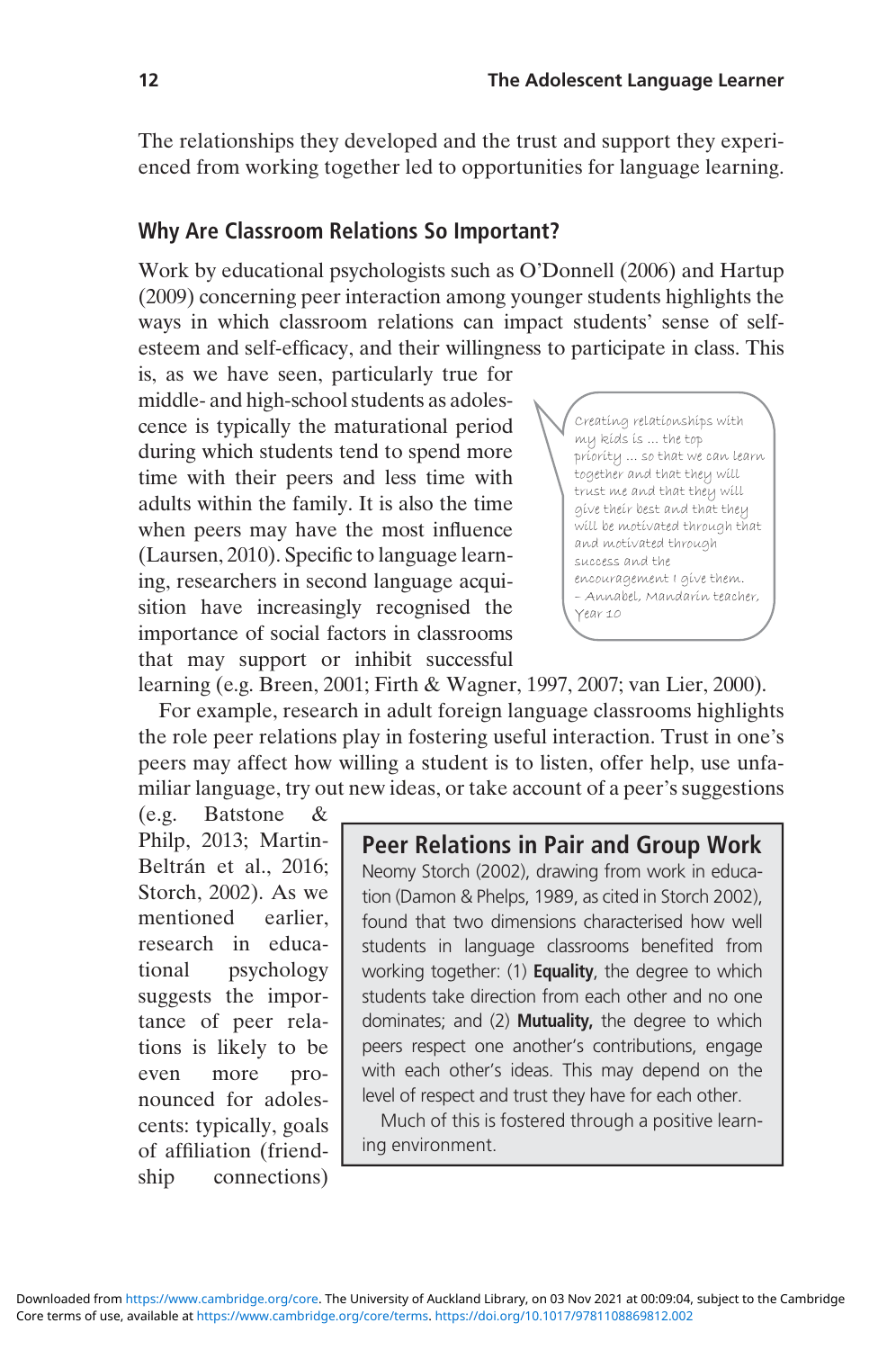and reciprocity motivate their interactions (Laursen & Hartup, 2002). Classrooms can sometimes reflect a dysfunctional setting, characterised by unwillingness to interact with peers, domination by some members, negativity or isolation, and an individualistic mindset.

It is very important that adolescents see each other's contribution as important and worthwhile, and feel that their own participation is valued. Sato and Ballinger (2012) describe this as having a 'collaborative mindset', and argue that it is vital for productive peer interaction, including cooperative and collaborative learning, peer tutoring, and other forms of help from peers, whether in a face-to-face or virtual setting.

An example comes from a high school English class where students had been reading a book about a student's first day at school. The teacher gave them a task where they had to work in pairs and compare their own experiences of their first day at school. What stood out was the mutuality of the way they worked together. They listened to each other, demonstrating respect for each other's contributions, and they took turns providing ideas. This class reflected a positive mindset in that students were able to work collaboratively and support one another.

– When you are speaking to your partner it is a relaxed atmosphere ... because I know him, I know we can have a joke or two, ... knowing how his first day at school was. It is really good for our vocabulary. – Yeah, if we fail a word or two it is not a biggie – pair of male students from English class

Roseth, Johnson, and Johnson (2008) combined results of 148 studies (published 1960s–2000) of interaction between adolescent learners ( $n = 17,000$ ) aged 12–15 across a variety of topic areas. Through meta-analysis, they compared the effects of three different goal structures or approaches to work: 'cooperative, competitive and individual' on peer relations and achievement in school. What they found from this mixture of experimental and classroom-based studies was that those with cooperative goals were more likely to have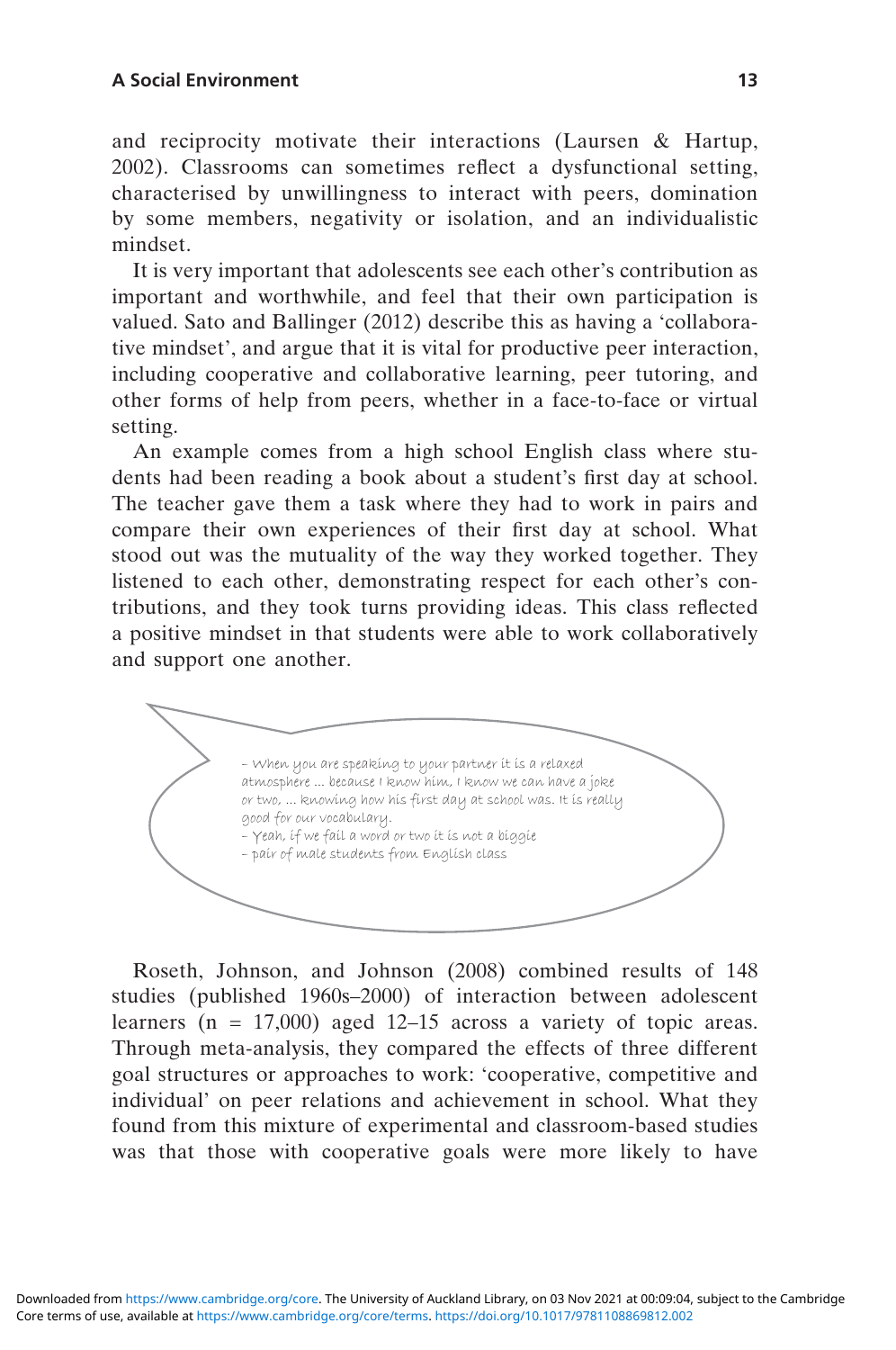| Co-operative goals | • Students must work together to complete the<br>activity successfully.<br>• Co-operation may include mutual help<br>(collaboration), and/or sharing resources and<br>information.<br>• Students more likely to be successful in building<br>positive relationships.<br>• Students likely to reach higher levels of<br>achievement. |
|--------------------|-------------------------------------------------------------------------------------------------------------------------------------------------------------------------------------------------------------------------------------------------------------------------------------------------------------------------------------|
| Competitive goals  | • Students' success depends on the failure of peers'<br>goals.<br>• Competition may reflect indifference to others'<br>goals or outcomes.<br>• Students less likely to build positive social<br>relationships (vs co-operative).                                                                                                    |
| Individual goals   | • Students more likely to be indifferent to others'<br>efforts, goals, and outcomes.<br>• Students more likely to show low achievement.                                                                                                                                                                                             |

Figure 1.3 Effects of goal structures on peer relationships among early adolescents (Roseth, Johnson, & Johnson, 2008)

positive peer relationships, showing 'belongingness, social responsibility, caring' (p. 224). The researchers concluded: 'the more successful students are in building positive peer relationships, the more likely these students are to achieve' (p. 239). This is illustrated in Figure 1.3.

This is another argument for taking the time to build positive relationships between students. This is often seen as something that happens in the playground and outside of school, but the study by Roseth and colleagues recognises that classroom tasks are also a context for developing social goals (Philp et al., 2013; Martin-Beltran et al., 2016). Given the potential benefits of cooperative goals, this suggests the need for explicitly training adolescents in how to work cooperatively with one another, as a life skill that may not be modelled in the home.

#### The Complexity of the Classroom: Challenge and Support

Researchers in Educational Psychology describe the successful 'classroom learning environment' as complex (Shernoff, Ruzek, & Sinha,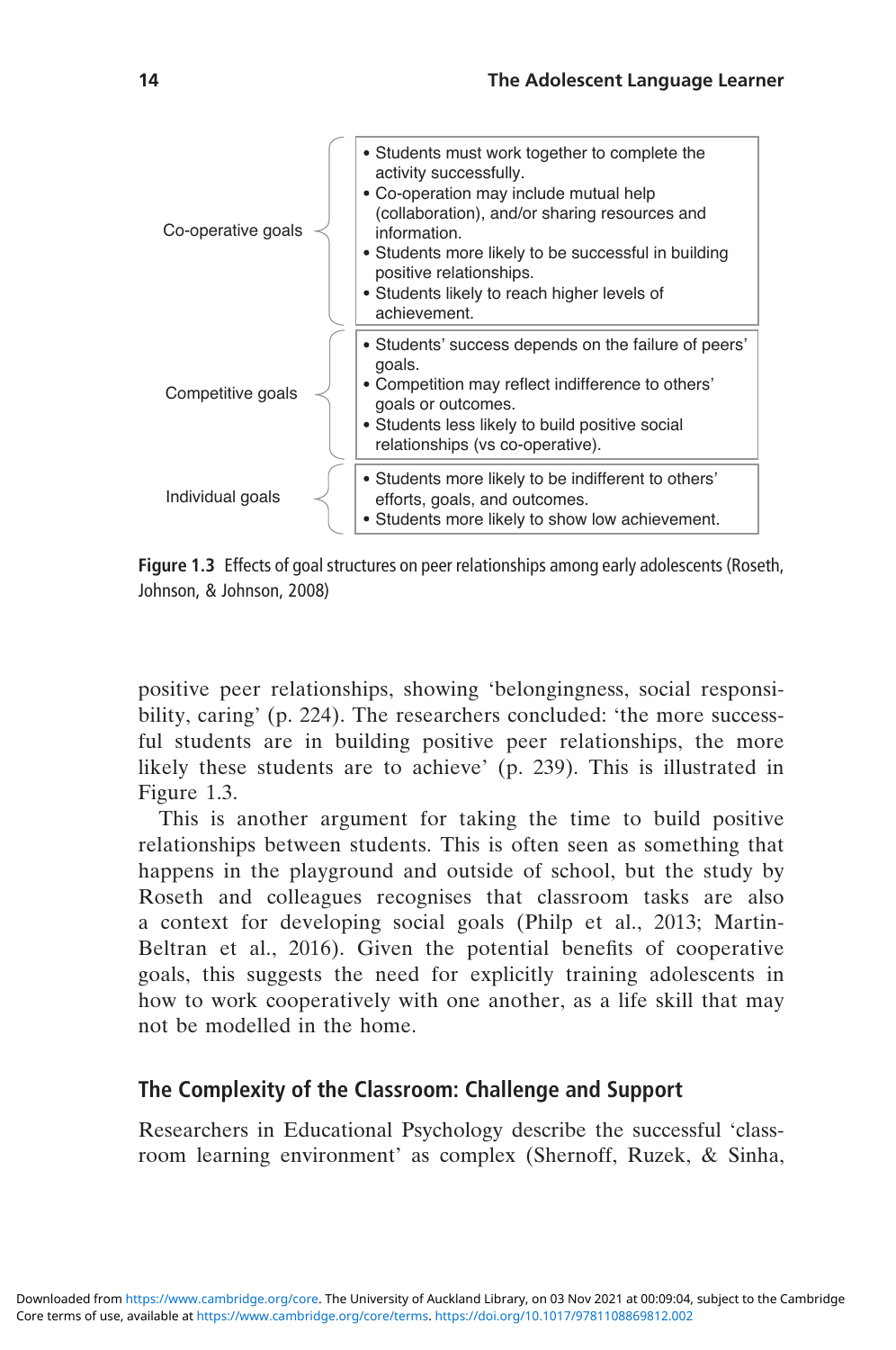

Figure 1.4 Summary of features of environmental complexity (adapted from Shernoff et al., 2017)

2017). It surely is! Shernoff et al. (2017) explored the influence of the classroom environment on learning. To do this, they conducted interviews, questionnaires, and classroom observations in six subjects (including Spanish, Grades 9–12), with 254 upper high school students in the USA.

How do they describe a positive learning environment? It needs to include both 'environmental challenge and environmental support' (p. 52), as shown in Figure 1.4. Environmental challenges guide behaviour and thinking. They are 'the challenges, tasks, activities, goals, and expectations' planned and enacted in class. They determine what students need to do and think about (p. 203). Complementing this is 'environmental support'. This support influences learners' engagement and motivation, and enables them to successfully complete classroom activities and tasks (p. 210).

A crucial aspect of environmental support is the role played by supportive relationships, between teacher and students, and between the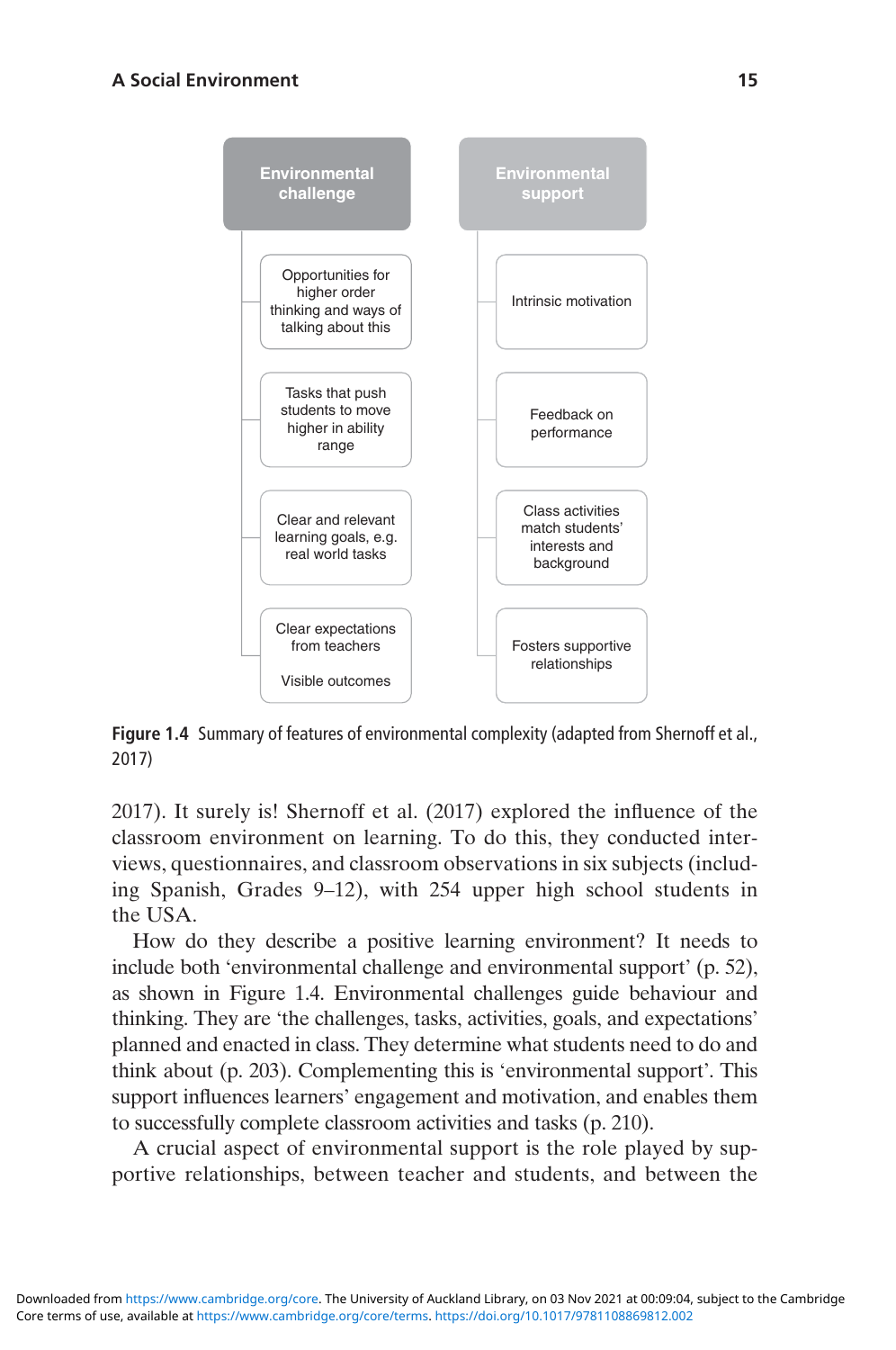students themselves. Such relationships provide the social and emotional resources that help learners meet the challenges set. Over the following chapters, we explore examples of teaching practices from varied high school classrooms and include the voices of teachers and students to illustrate what environmental challenge and support might look like in practice in the language classroom.

## Summary of This Chapter

In this chapter we set the scene for the book as a whole by exploring the nature of the classroom environment, optimal characteristics, and the potential contributions of teachers and students in providing and making the most of learning opportunities.

## Key Points

- Adolescence is a time of tremendous change: in physical growth, emotional intensity, identity, and social and cognitive ability. These all have implications for teaching and learning.
- It is a time of transition towards greater independence.
- Research in educational psychology highlights the important and complementary roles that teachers and students as peers play.
- A successful learning environment for language learning is characterised by positive relationships – both between the teacher and students and between the students themselves.
- Students need to develop ways to work together to maximise opportunities for learning.
- The teacher needs to have high expectations of students and, at the same time, provide them with activities and tasks that match their interests and motivate them to engage in the learning process.
- Appropriate support from a teacher and/or peers can enable students to meet the challenges established for them.
- A successful classroom is described as one that is environmentally complex, that is, it provides both 'environmental challenge' and 'environmental support'.

## Reflection and Discussion

1 Think of an example of a class of adolescent students you really enjoyed teaching (or observing). What was it about that class that made it such a pleasure? (or the opposite!)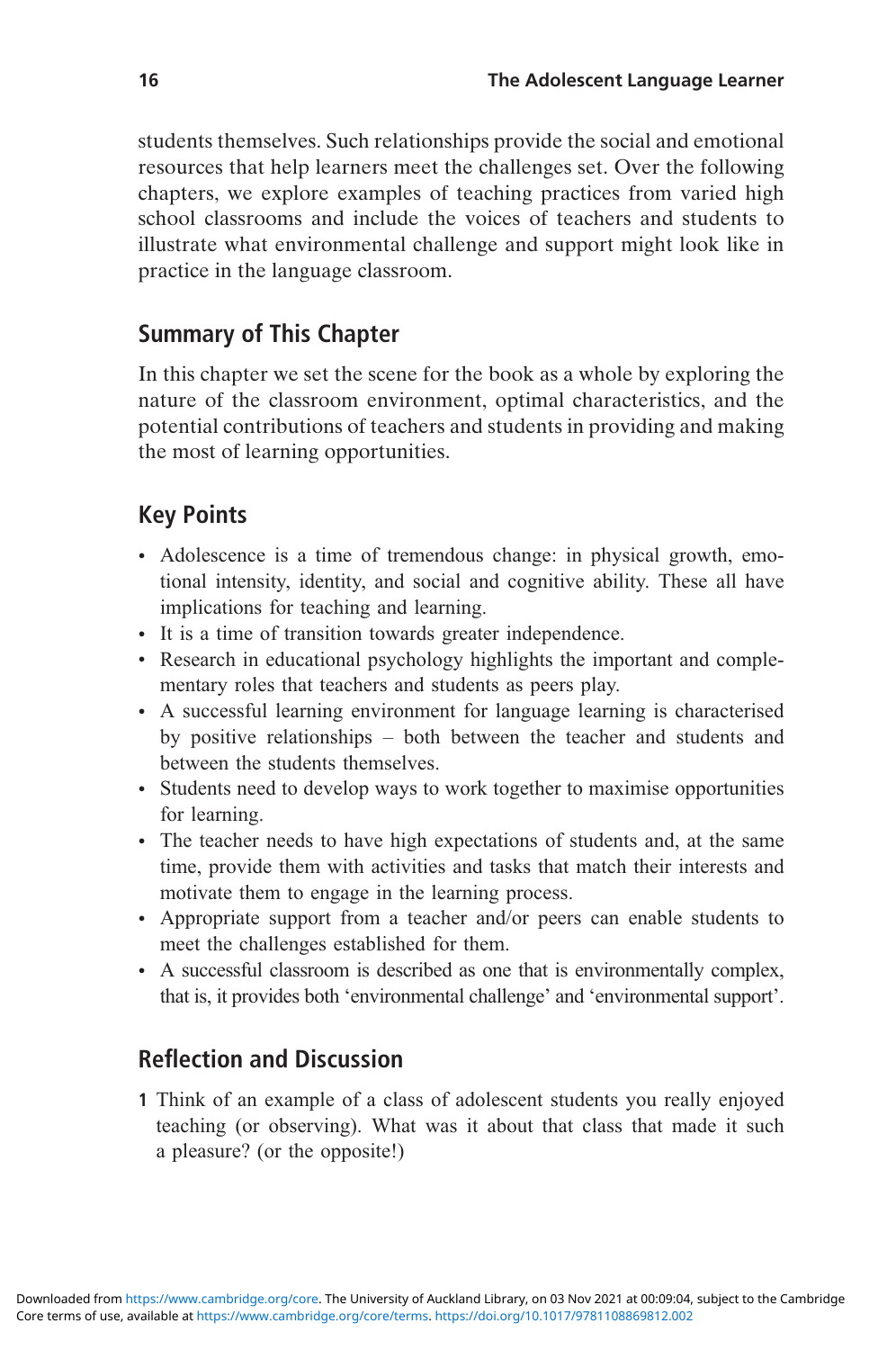#### Further Reading 17

- 2 To what extent do the characteristics of the adolescent learner outlined in this chapter describe adolescent learners with whom you are familiar? If there are differences, what might account for these?
- 3 What aspects of the classroom environment discussed in this chapter do you recognise in your classroom, or in a classroom you have observed?
- 4 Can you think of examples where high teacher expectations/low teacher expectations impacted on learner success?
- 5 This chapter describes a change in role for the teacher of adolescents. In your experience, in what way(s) is the role of the teacher different? What are the challenges for the teacher?
- 6 This chapter places a lot of emphasis on the importance of peer relationships in the adolescent classroom. To what extent is this true of your experience of these learners? What changes in classroom practice might be needed/advised to get the best outcomes for the adolescent learner?
- 7 Look at Figure 1.3. What effects of goal structures are reflected in peer work that you have observed or created for your own class? (cooperative, competitive, or individual) To what extent was/is it possible to have a cooperative goal structure? How could this be facilitated?
- 8 Describe some environmental challenges in classrooms you are/have been familiar with. What support is/was available to help students meet these challenges?

#### Further Reading

Dewaele, J., Witney, J., Saito, K., and Dewaele, L. (2018). Foreign language enjoyment and anxiety: The effect of teacher and learner variables. Language Teaching Research, 22(6), 676–697.

This research, carried out among British secondary school learners, explores learners' foreign language learning class enjoyment (FLCE) and foreign language classroom anxiety (FLCA), finding that 'effective teachers fuel learners' enthusiasm and enjoyment and do not spend too much time worrying about their FLCA' (p. 694). Those teachers who made more use of the foreign language in class also tended to have students who enjoyed their classes.

### For Reflection and Discussion

- (a) Discuss together/reflect on what this study found with respect to learnerinternal factors (these included age, gender, attitude towards the foreign language, etc.).
- (b) What factors seemed to make a difference to the learners' performance?